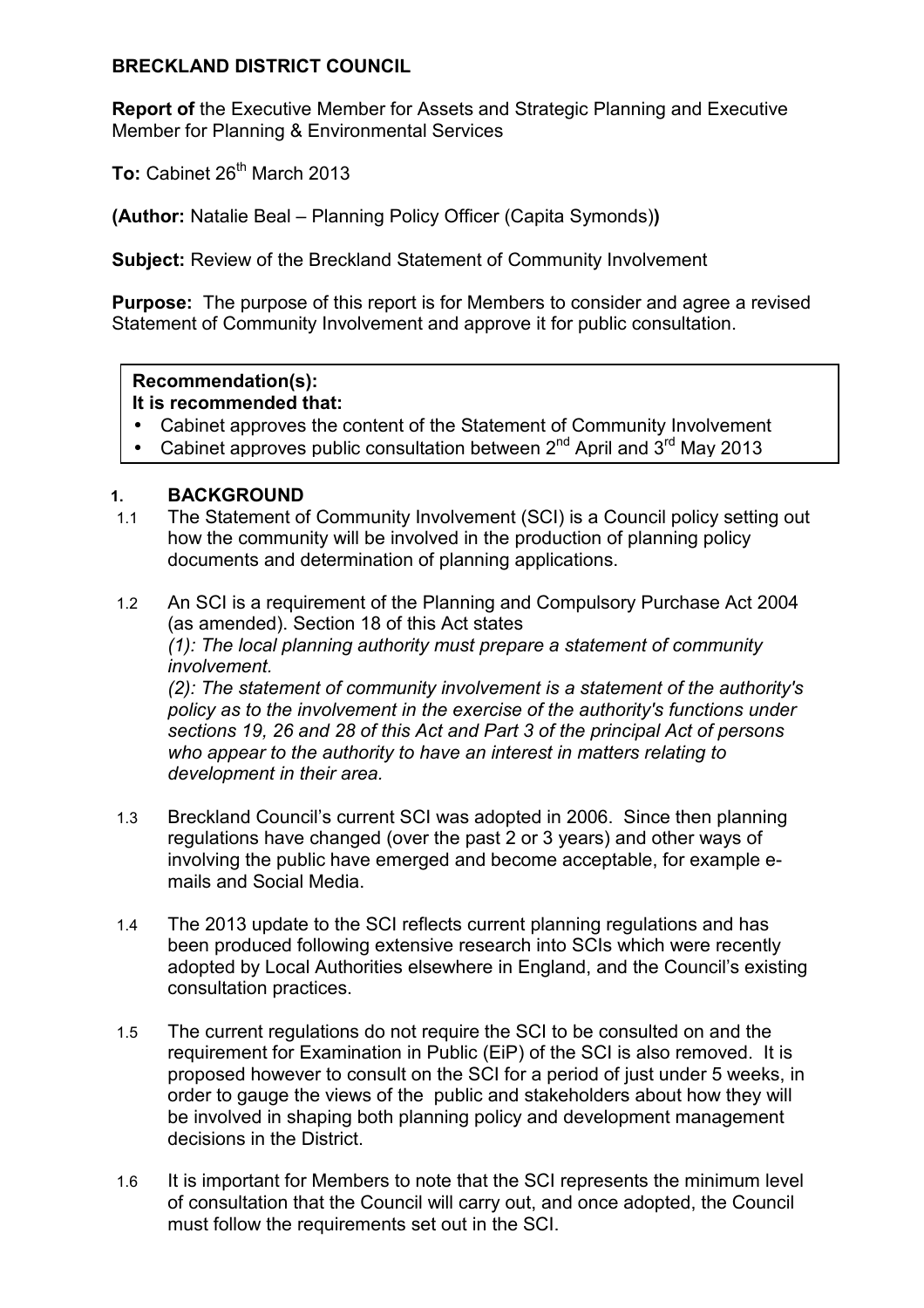## **2. KEY UPDATES IN THE REVISED SCI**

- 2.1 The following are some changes made to the SCI in this latest version:
	- i The Community Infrastructure Levy is included (page 6);
	- ii There is an emphasis on electronic communication through email and the on-line consultation portal with the potential for use of social media such as Twitter (page 8);
	- iii The Duty to Cooperate is a new requirement of the Localism Act and features in the SCI (page 7);
	- iv Neighbourhood Planning, another element of the Localism Act, is discussed at Section 5, page 18; and
	- v New consultation bodies are added, such as the Local Enterprise Partnership (New Anglia) in Appendix A, page 23.

## **3. OPTIONS**

- 3.1 Regarding the SCI itself, the options are:
	- Cabinet approves the content of the SCI for consultation between  $2<sup>nd</sup>$  April and 3rd May 2013
	- ii Cabinet approves the SCI but considers it should not be consulted on and should move to adoption at next available full Council meeting (23<sup>rd</sup> May 2013)
	- iii Cabinet approves the SCI but requests a longer consultation period.
	- iv Cabinet does not approve the content of the SCI and requests further amendments and reconsideration

## **4. REASONS FOR RECOMMENDATION**

- 4.1 Cabinet is recommended to approve Option i above. The SCI meets the requirements of the regulations, and reflects existing practices as well as setting out clearly how the Council will engage with communities and stakeholders on development management decisions and planning policy. The SCI is set out in a logical manner, with the use of plain English to make it accessible.
- 4.2 Whilst the legal requirement to consult on the SCI has been removed from planning regulations, the community could welcome the opportunity to have a say on how they will be involved in the future. A consultation period of just under 5 weeks is proposed and the programme will see a timely adoption of the SCI in July.
- 4.3 Should Members approve one of the alternative options above, this would result in the need for an alternative timetable to be prepared.

## **5. EXPECTED BENEFITS**

5.1 The benefits of consulting on the SCI will be to allow the community to have a say on how they will be consulted in future. Amendments to the SCI could be suggested which could lead to an improved SCI.

## **6. IMPLICATIONS**

### 6.1 **Legal**

 There are no direct legal risks resulting from the contents of this report; however, Local Planning documents need to be prepared in accordance with relevant Local Planning Regulations and Acts of Parliament, having regard to relevant considerations and case-law.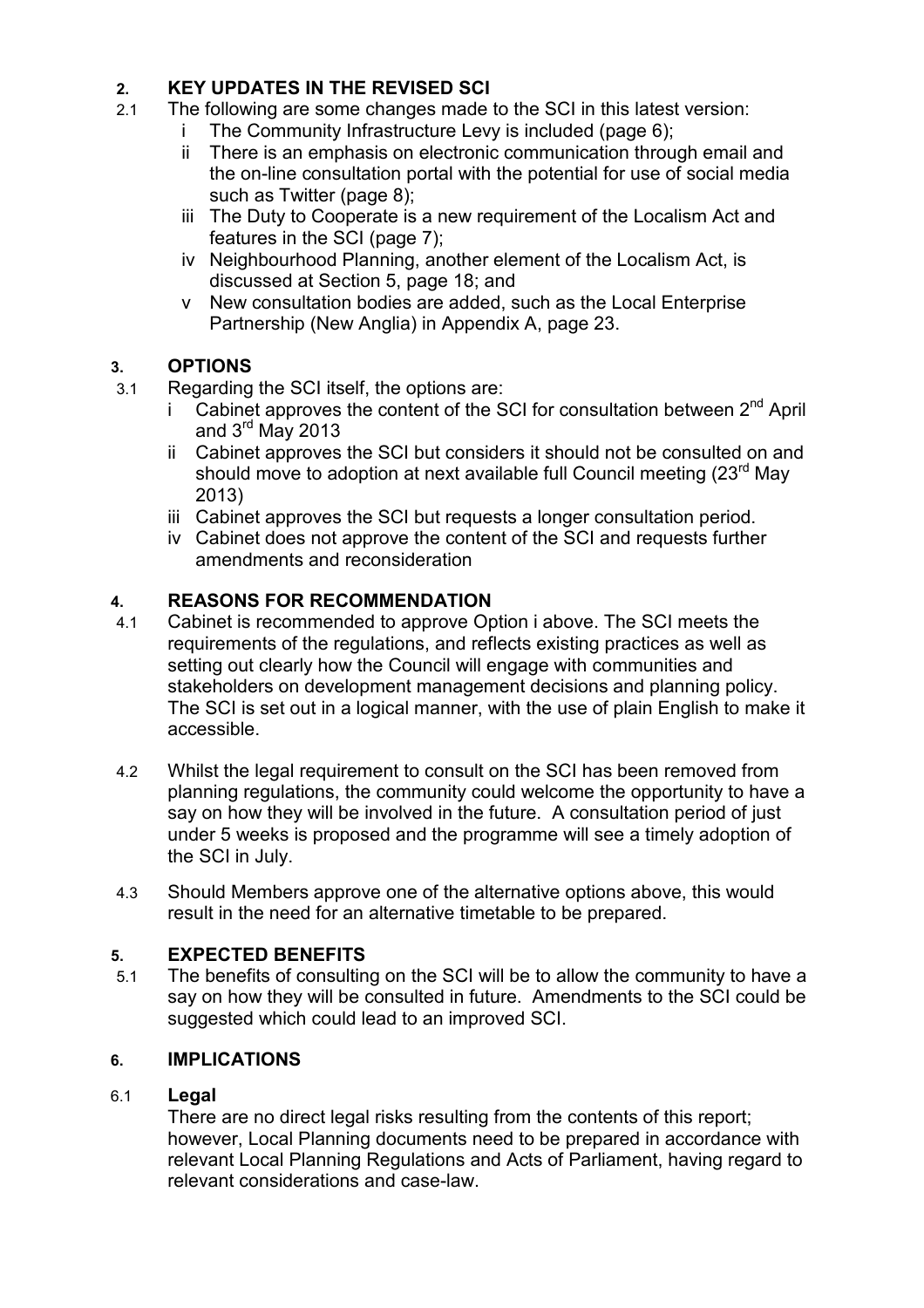Failure to meet the requirements of its own SCI could have indirect risks through legal challenges to planning decisions or policy documents.

#### 6.2 **Risks**

 There are two potential risks for the Council to consider in considering the production of the SCI.

- i Cabinet does not approve the SCI for consultation. The timeline will need to be amended in order to re-draft the SCI.
- ii Objections are received during the consultation. The SCI sets out how Breckland will involve the community. Suggestions may be received to improve the SCI, which will be considered. In the event of any objections being received, these will be considered and responded to, explaining reasons for the decision.

#### 6.3 **Financial**

 There are no direct financial implications as a result of this report. However, there are indirect costs in relation to the SCI surrounding engagement methods such as summary leaflets delivered to households, adverts in local press, venue hire and the production of information boards will have a cost associated with them. Costs will reflect the approach the Council decides to take at each consultation stage.

#### 6.4 **Timescales**

The timescale for the production of the SCI is included in Appendix A.

#### 6.5 **Equality and Diversity**

 The Statement of Community Involvement identifies 'hard to engage groups' and states how the Council will seek to engage. It is usual practice to include a statement on the consultation document saying that large print, Braille or translated versions are available on request. There are deemed to be no other equality and diversity issues as consultations will be widely promoted to ensure all the community have the ability to take part.

#### 6.6 **Stakeholders / Consultation**

 The report seeks approval from Cabinet to undertake a period of consultation on the Statement of Community Involvement.

#### 6.7 **Contracts**

None.

6.8 **Section 17, Crime and Disorder Act 1998** None.

#### **7. WARDS/COMMUNITIES AFFECTED**

7.1 This report will affect all Wards in Breckland as community involvement in Planning Policy and Development Management is district-wide.

**\_\_\_\_\_\_\_\_\_\_\_\_\_\_\_\_\_\_\_\_\_\_\_\_\_\_\_\_\_\_\_\_\_\_\_\_\_\_\_\_\_\_\_\_\_\_\_\_\_\_\_\_\_\_\_\_\_\_\_\_\_\_\_\_\_\_\_**

Background papers:-

#### **Lead Contact Officer**

Name/Post: Natalie Beal (Planning Policy Officer – Capita Symonds) Telephone Number: (01362) 656205 Email: Natalie.Beal@capita.co.uk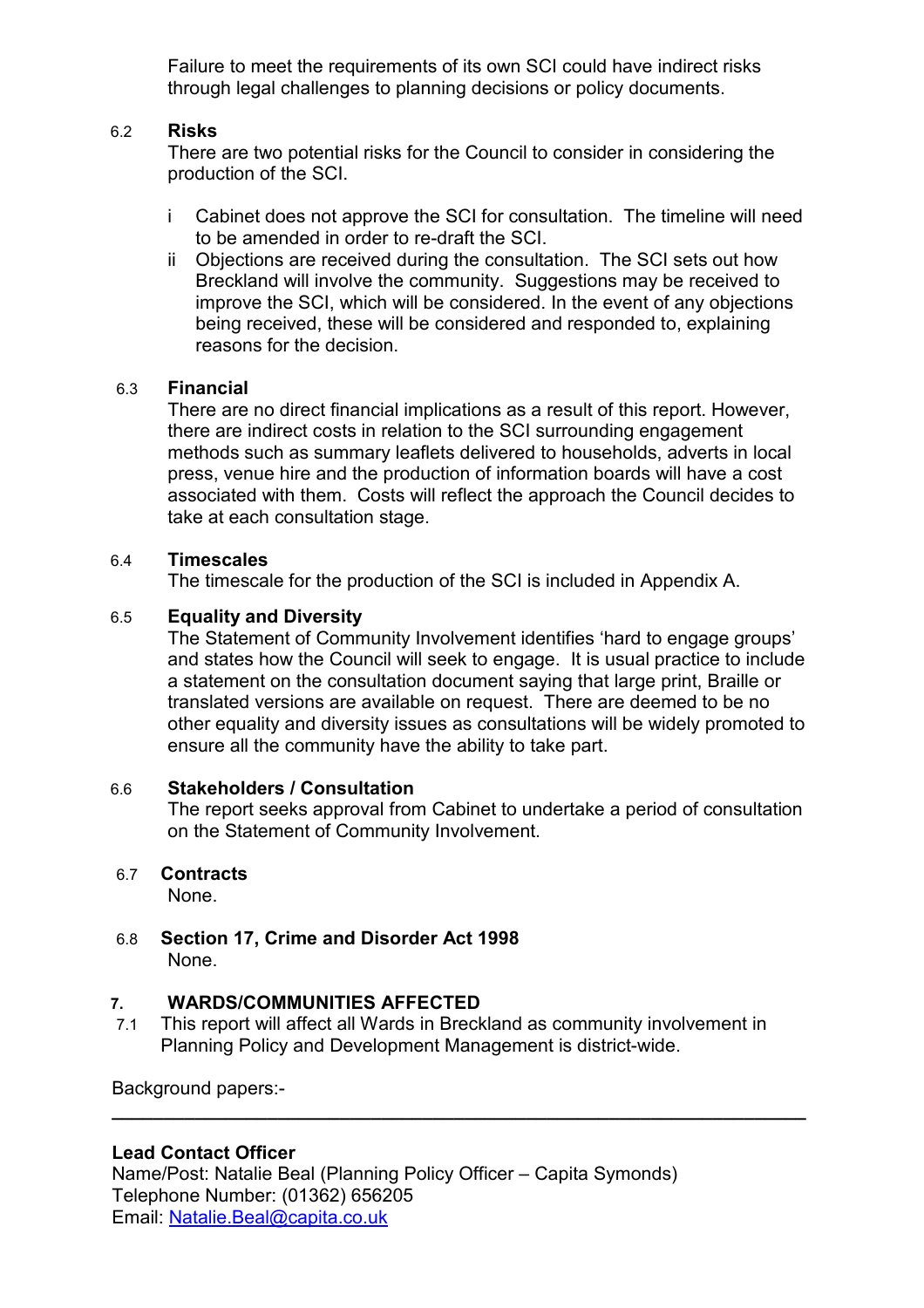### **Director/Officer who will be attending the Meeting**

Name/Post: Natalie Beal (Planning Policy Officer – Capita Symonds) Phil Mileham (Planning Policy Team Leader – Capita Symonds)

### **Key Decision – Yes**

### **Appendices attached to this report:**

Appendix A: The timeline for the production of the SCI Appendix B: The Draft Breckland Statement of Community Involvement 2013